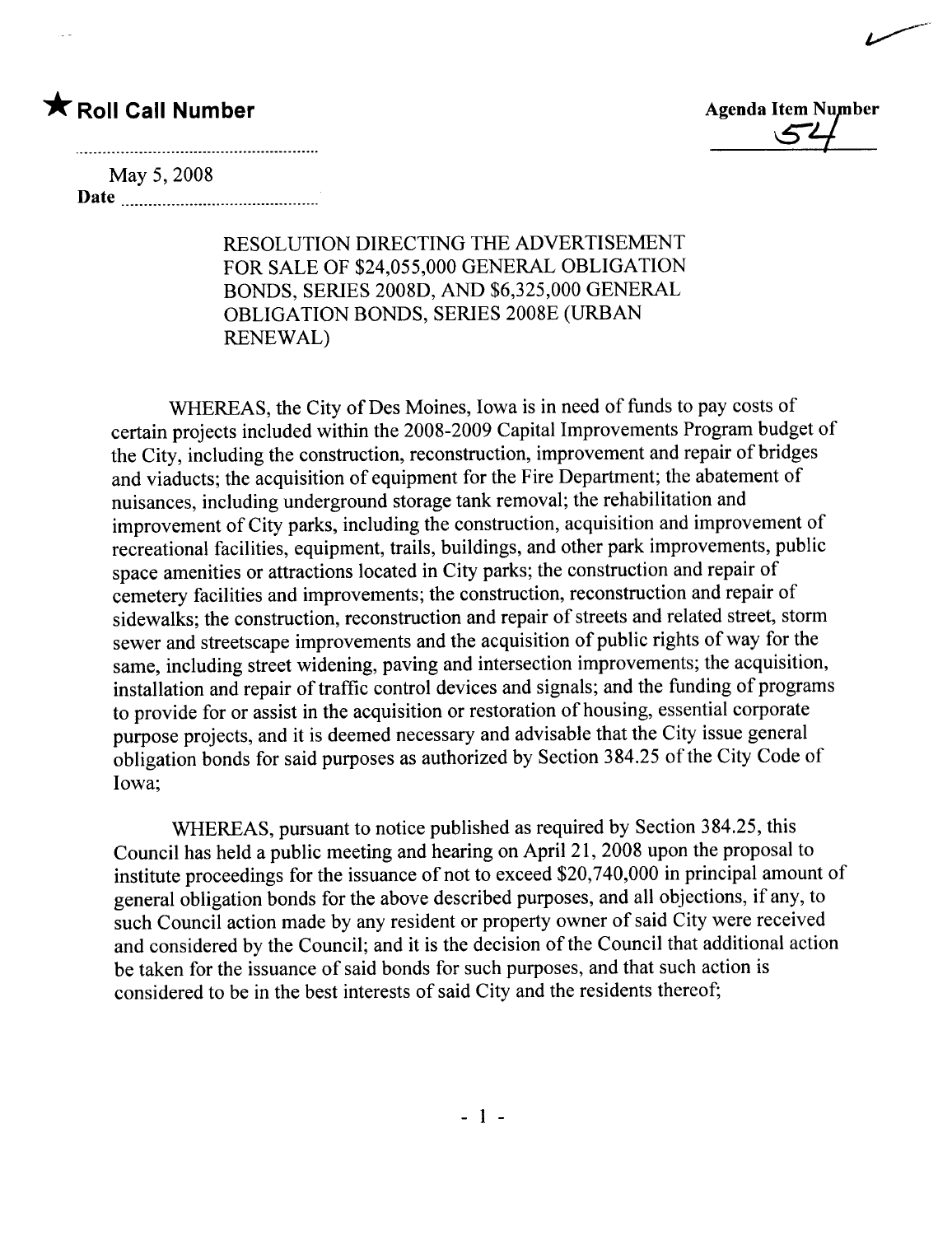# $\bigstar$  Roll Call Number  $\bigstar$  Roll Call Number



# May 5, 2008 Date **Date**

WHEREAS, the City of Des Moines, Iowa also is in need of funds to pay costs of aiding in the planning, undertaking and carrying out of urban renewal project activities under the authority of Chapter 403 of the Code of Iowa and the Urban Renewal Plans for the Metro Center Urban Renewal Project Area and the Southeast Agribusiness Urban Renewal Area, including the acquisition, construction and equipping of a Fire Department Logistics and Training Facilty, the improvement of Principal Park Stadium, and the construction, reconstruction and repair of street, streetscape and skywalk system improvements, including Downtown street restoration, High Street realignment, SE 6th Avenue widening, and Riverpoint West street improvements, essential corporate purpose projects, and it is deemed necessary and advisable that the City issue general obligation bonds for said purposes as authorized by Section 403.12 of the Code of Iowa;

WHEREAS, pursuant to notice published as required by Sections 403.12 and  $384.24(3)(q)$ , this Council has held a public meeting and hearing on April 21, 2008 upon the proposal to institute proceedings for the issuance of not to exceed \$6,425,000 in principal amount of general obligation bonds for the above described purposes; and no petition was filed in the manner provided by Section 362.4 of the City Code of Iowa, pursuant to the provisions of Section 403.12, and all objections, if any, to such Council action made by any resident or property owner of said City were received and considered by the Council;

WHEREAS, the City of Des Moines, Iowa also is in need of funds to pay costs of the equipping and improving of City library facilities, including library collection additions and replacements, general corporate purpose projects, and it is deemed necessary and advisable that the City issue general obligation bonds for said purposes as authorized by Section 384.26 of the City Code of Iowa;

WHEREAS, pursuant to notice published as required by Section 384.26(5), this Council has held a public meeting and hearing on April 21, 2008 upon the proposal to institute proceedings for the issuance of not to exceed \$620,000 in principal amount of general obligation bonds for the above described purposes; and no petition was fied in the manner provided by Section 362.4 of the City Code of Iowa, pursuant to the provisions of Section 384.26(5), and all objections, if any, to such Council action made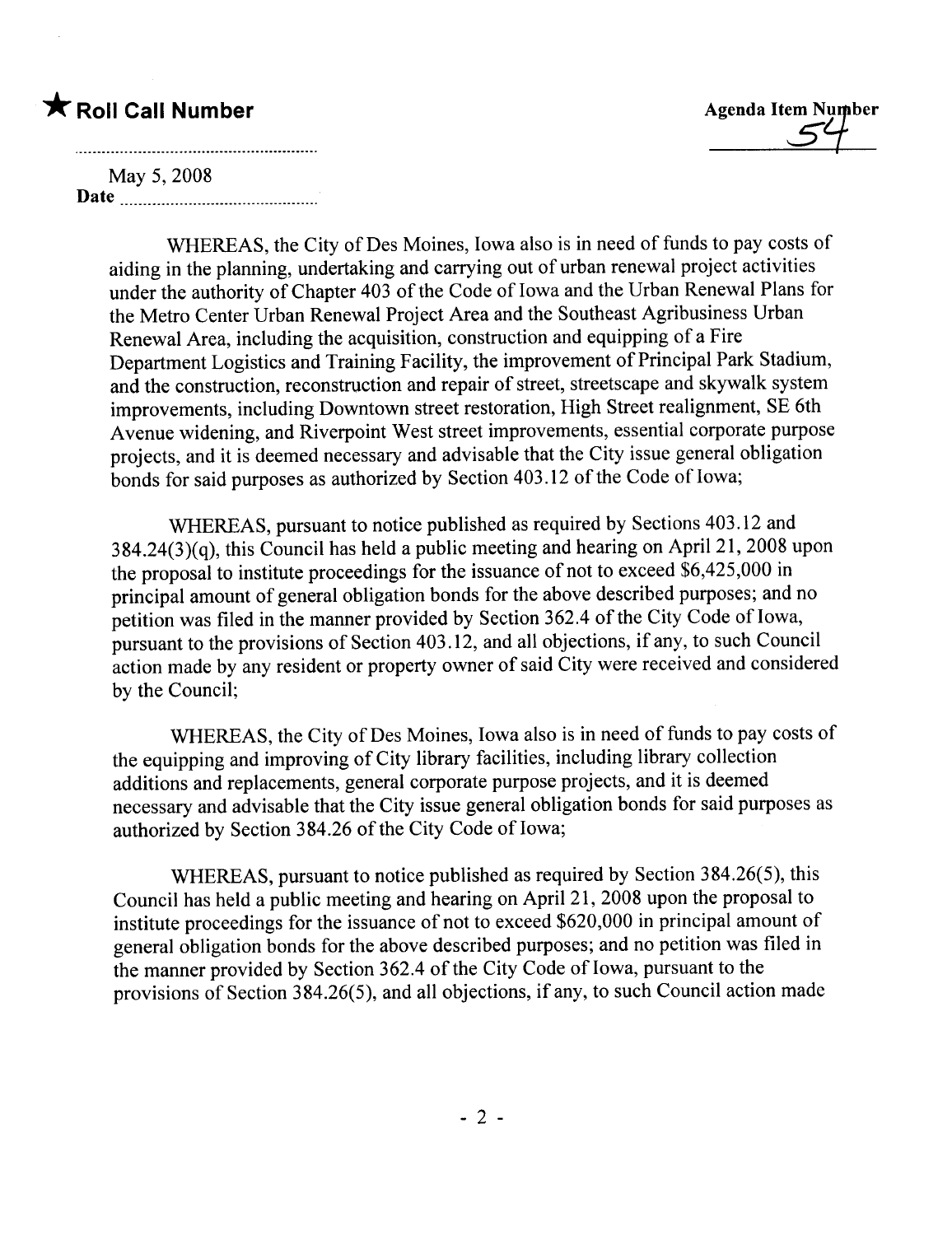| May 5, 2008 |  |
|-------------|--|
|             |  |
| Date        |  |

by any resident or property owner of said City were received and considered by the Council; and it is the decision of the Council that additional action be taken for the issuance of said bonds for such purposes, and that such action is considered to be in the best interests of said City and the residents thereof;

WHEREAS, the City of Des Moines, Iowa also is in need of funds to pay costs of the improvement, repair and remodeling of Fire Station No.4, and the acquisition and installation of enterprise resource planning system software programs for various City departments, general corporate purpose projects, and it is deemed necessary and advisable that the City issue general obligation bonds for said purposes as authorized by Section 384.26 of the City Code of Iowa;

WHEREAS, pursuant to notice published as required by Section 384.26(5), this Council has held a public meeting and hearing on April 21, 2008 upon the proposal to institute proceedings for the issuance of not to exceed \$475,000 in principal amount of general obligation bonds for the above described purposes; and no petition was fied in the manner provided by Section 362.4 of the City Code of Iowa, pursuant to the provisions of Section 384.26(5), and all objections, if any, to such Council action made by any resident or property owner of said City were received and considered by the Council; and it is the decision of the Council that additional action be taken for the issuance of said bonds for such purposes, and that such action is considered to be in the best interests of said City and the residents thereof;

WHEREAS, the City of Des Moines, Iowa also is in need of funds to pay costs of the improvement, repair and remodeling of City buildings and facilties, general corporate purpose projects, and it is deemed necessary and advisable that the City issue general obligation bonds for said purposes as authorized by Section 384.26 of the City Code of Iowa;

WHEREAS, pursuant to notice published as required by Section 384.26(5), this Council has held a public meeting and hearing on April 21, 2008 upon the proposal to institute proceedings for the issuance of not to exceed \$945,000 in principal amount of general obligation bonds for the above described purposes; and no petition was fied in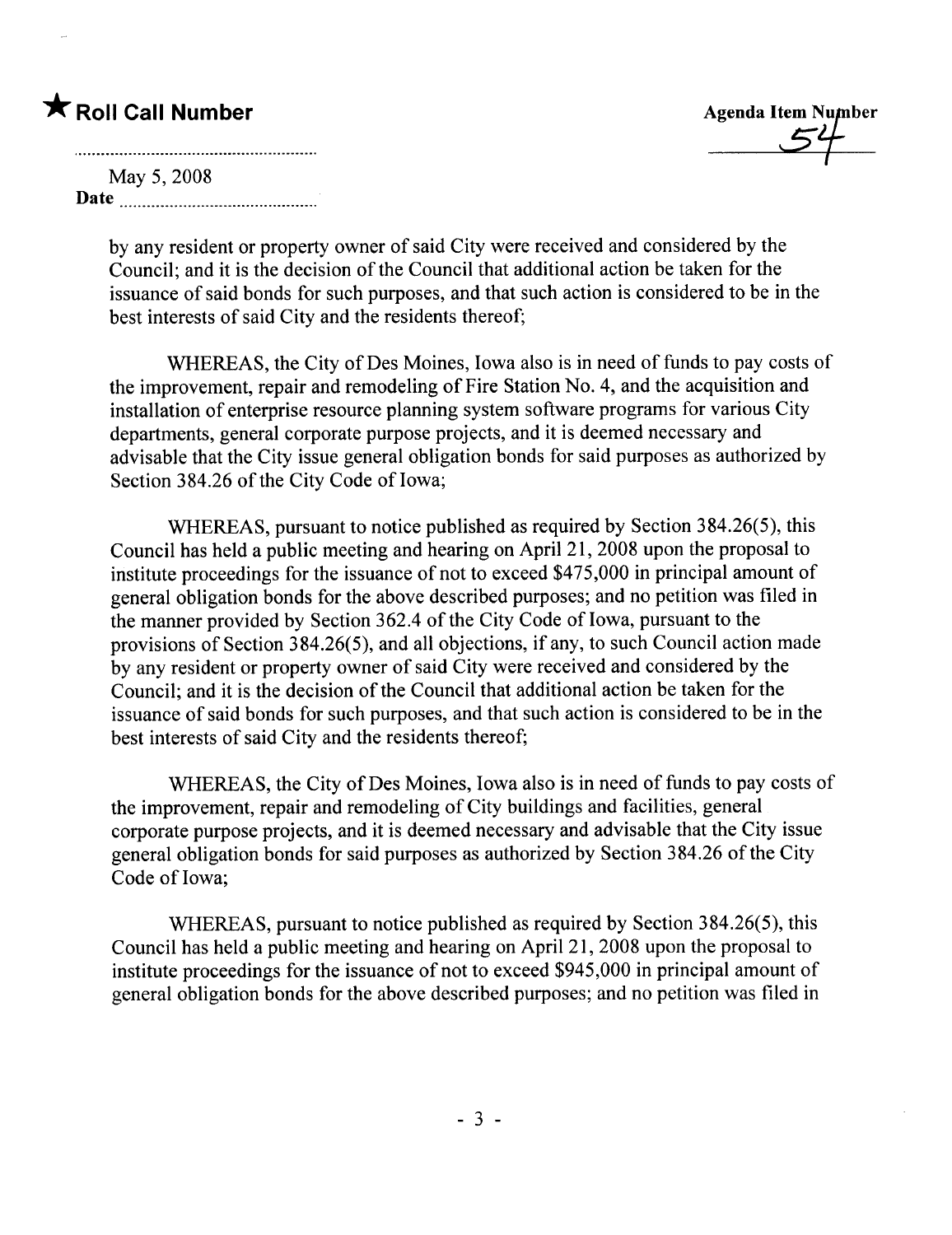# $\bigstar$  Roll Call Number

| <b>Agenda Item Number</b> |  |
|---------------------------|--|
|                           |  |
|                           |  |

# May 5,2008 Date

the manner provided by Section 362.4 of the City Code of Iowa, pursuant to the provisions of Section 384.26(5), and all objections, if any, to such Council action made by any resident or property owner of said City were received and considered by the Council; and it is the decision of the Council that additional action be taken for the issuance of said bonds for such purposes, and that such action is considered to be in the best interests of said City and the residents thereof;

WHEREAS, the City of Des Moines, Iowa also is in need of funds to pay costs of the improvement of Blank Park Zoo and community centers, the repair and renovation of swimming pools and aquatic centers, and the construction of a clubhouse facilty at Grandview Golf Course, general corporate purpose projects, and it is deemed necessary and advisable that the City issue general obligation bonds for said purposes as authorized by Section 384.26 of the City Code of Iowa;

WHEREAS, pursuant to notice published as required by Section 384.26(5), this Council has held a public meeting and hearing on April 21, 2008 upon the proposal to institute proceedings for the issuance of not to exceed \$800,000 in principal amount of general obligation bonds for the above described purposes; and no petition was fied in the manner provided by Section 362.4 of the City Code of Iowa, pursuant to the provisions of Section 384.26(5), and all objections, if any, to such Council action made by any resident or property owner of said City were received and considered by the Council; and it is the decision of the Council that additional action be taken for the issuance of said bonds for such purposes, and that such action is considered to be in the best interests of said City and the residents thereof;

WHEREAS, the City of Des Moines, Iowa also is in need of funds to pay costs of the acquisition and installation of system and equipment upgrades, extensions and enhancements to the City's enterprise communications and data management systems, including voice systems and data and communications infrastructure, general corporate purpose projects, and it is deemed necessary and advisable that the City issue general obligation bonds for said purposes as authorized by Section 384.26 of the City Code of Iowa;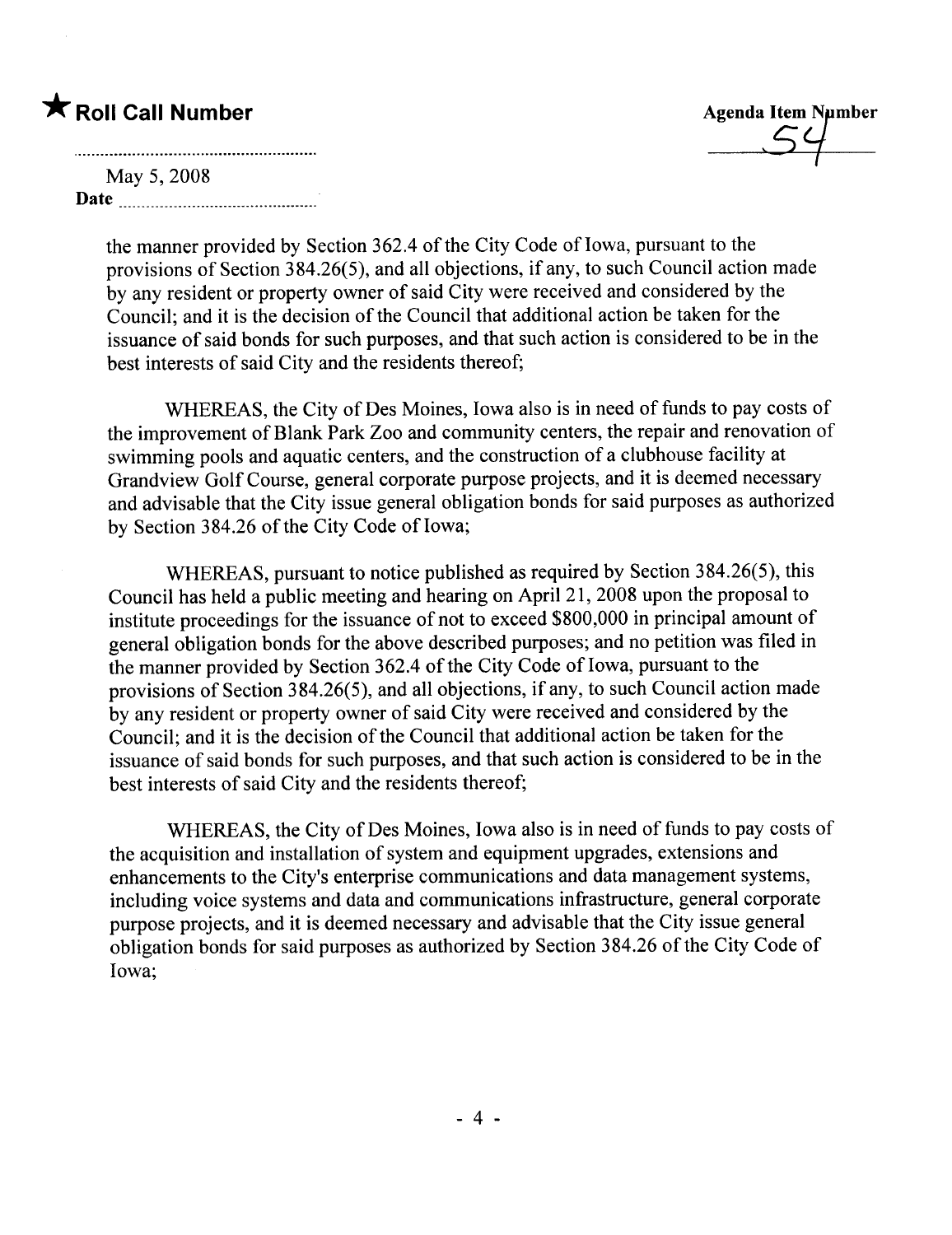|      | May 5, 2008 |  |
|------|-------------|--|
| Date |             |  |

WHEREAS, pursuant to notice published as required by Section 384.26(5), this Council has held a public meeting and hearing on April 21, 2008 upon the proposal to institute proceedings for the issuance of not to exceed \$975,000 in principal amount of general obligation bonds for the above described purposes; and no petition was fied in the manner provided by Section 362.4 of the City Code of Iowa, pursuant to the provisions of Section 384.26(5), and all objections, if any, to such Council action made by any resident or property owner of said City were received and considered by the Council; and it is the decision of the Council that additional action be taken for the issuance of said bonds for such purposes, and that such action is considered to be in the best interests of said City and the residents thereof;

WHEREAS, pursuant to Section 384.28 of the City Code of Iowa, it is deemed appropriate that the general obligation bonds being issued for the purposes hereinabove described be combined for purposes of issuance and sale as two separate series of bonds (together, the "Bonds") in the aggregate principal amounts as hereinafter set forth; and

WHEREAS, a preliminary form of Official Statement has been prepared for the purpose of offering the Bonds for sale to the public; and

WHEREAS, it is appropriate that the form of the preliminary Official Statement be approved and deemed final and, upon completion of the same, that the preliminary Official Statement be used in connection with the offering of the Bonds for sale to the public; and

WHEREAS, the Council has received information from its Financial Consultant evaluating and recommending the procedure hereinafter described for electronic internet bidding to maintain the integrity and security of the competitive bidding process and to facilitate the delivery of bids by interested parties; and

WHEREAS, the Council deems it in the best interests of the City and the residents thereof to receive bids to purchase such Bonds by means of both sealed and electronic internet communication.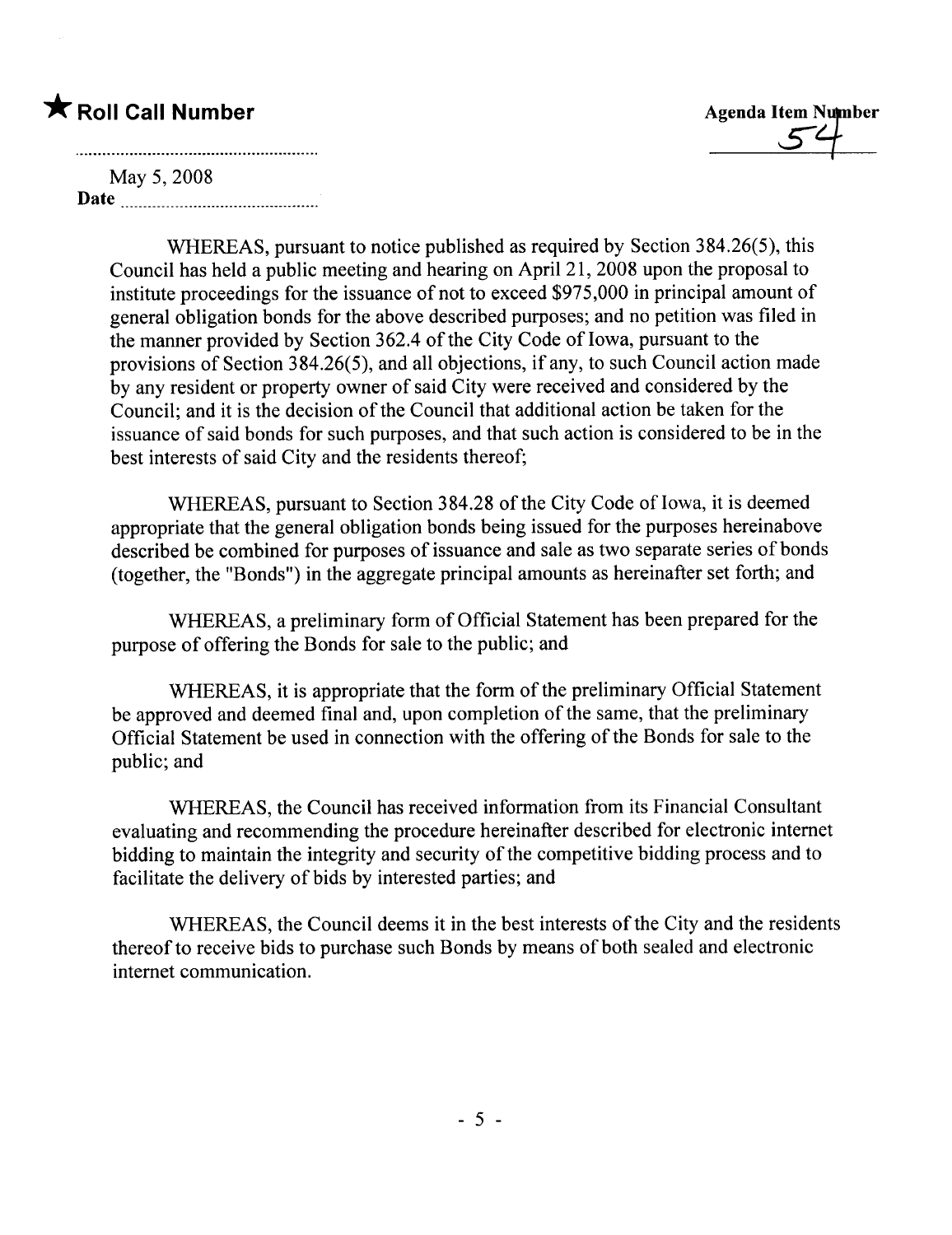\* Roll Call Number Agenda Item Agenda Item Agenda Item Agenda Item Agenda Item Agenda Item Strategy  $\leq$ 

# May 5, 2008

Date

NOW, THEREFORE, BE IT RESOLVED BY THE CITY COUNCIL OF THE CITY OF DES MOINES, IOWA:

Section 1. That the receipt of electronic bids for the Bonds through the PARITY $^{\circ}$ competitive bidding system described in the Notice of Bond Sale are hereby found and determined to provide reasonable security and to maintain the integrity of the competitive bidding process, and to faciltate the delivery of bids by interested parties in connection with the offering of the Bonds at public sale.

Section 2. That the preliminary Official Statement in the form presented to this meeting be and the same hereby is approved as to form and deemed final for purposes of Rule 15c2-12 of the Securities and Exchange Commission, subject to such revisions, corrections or modifications as the Finance Director/Treasurer, upon the advice of bond counsel and the City's financial consultant, shall determine to be appropriate, and is authorized to be distributed thereafter in connection with the offering of the Bonds for sale.

Section 3. That the Clerk be and is hereby directed to publish a notice of sale of said Bonds at least once, not less than four clear days nor more than twenty days before the date of the sale. Publication shall be made in The Des Moines Register, a legal newspaper, printed wholly in the English language, published within the county in which the Bonds are to be offered for sale or an adjacent county. Said notice shall be given pursuant to Chapter 75 of the Code of Iowa, and shall state that this Council, on the 4th day of June, 2008, at 4:30 o'clock P.M., wil hold a meeting to receive and act upon bids for said Bonds; said notice to be in substantially the following form: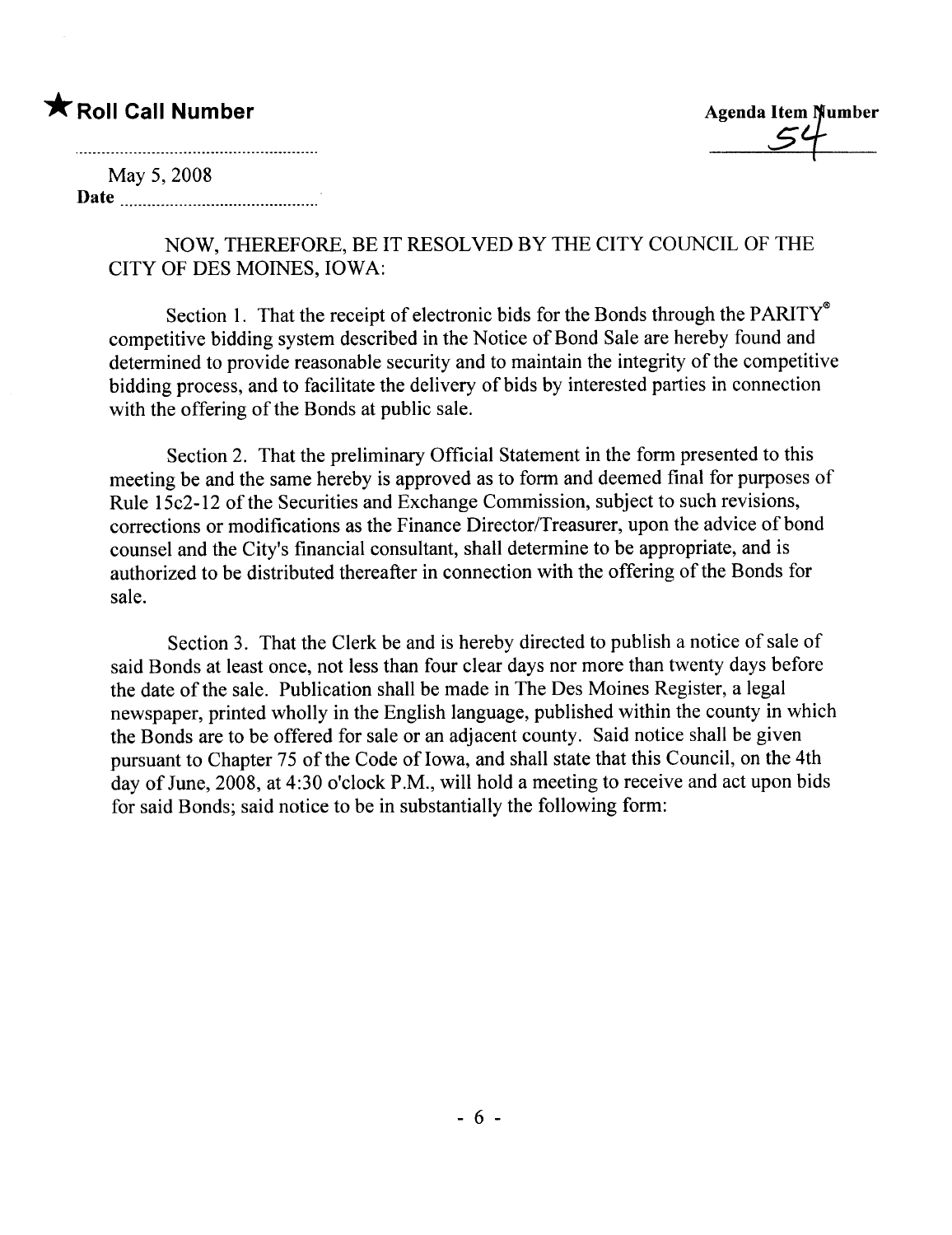# $\bigstar$  Roll Call Number

Agenda Item Number

May 5, 2008 Date

# NOTICE OF BOND SALE

Time and Place of Sealed Bids: Sealed bids for the sale of Bonds of the City of Des Moines, Iowa, will be received at the office of the Finance Director/Treasurer, City Hall, 400 Robert D. Ray Drive, in the City of Des Moines, Iowa (the "Issuer") at 11 :00 o'clock A.M., on the 4th day of June, 2008. The bids wil then be publicly opened and referred for action to the meeting of the City Council as stated below.

Manner of Bidding: Open bids will not be received. Bids will be received in any of the following methods:

- Sealed Bidding: Sealed bids may be submitted and will be received at the office of the Finance Director/Treasurer, City Hall, Des Moines, Iowa
- . Electronic Internet Bidding: Electronic internet bids wil be received at the office of the Finance Director/Treasurer, Des Moines, Iowa. The bids must be submitted through the PARITY $\degree$  competitive bidding system.

Consideration of Bids: After the time for receipt of bids has passed, the close of sealed bids will be announced. Sealed bids will then be publicly opened and announced. Finally, electronic internet bids will be accessed and announced.

Sale and Award: The sale and award of the Bonds will be held at the Council Chambers, City Hall, 400 Robert D. Ray Drive, Des Moines, Iowa, at a meeting of the City Council on the above date at 4:30 o'clock P.M.

The Bonds: The Bonds to be offered are the following:

GENERAL OBLIGATION BONDS, SERIES 2008D, in the amount of \$24,055,000, to be dated the date of delivery.

GENERAL OBLIGATION BONDS, SERIES 2008E (Urban Renewal), in the amount of \$6,325,000, to be dated the date of delivery.

(each of such series being referred to herein as the "Bonds").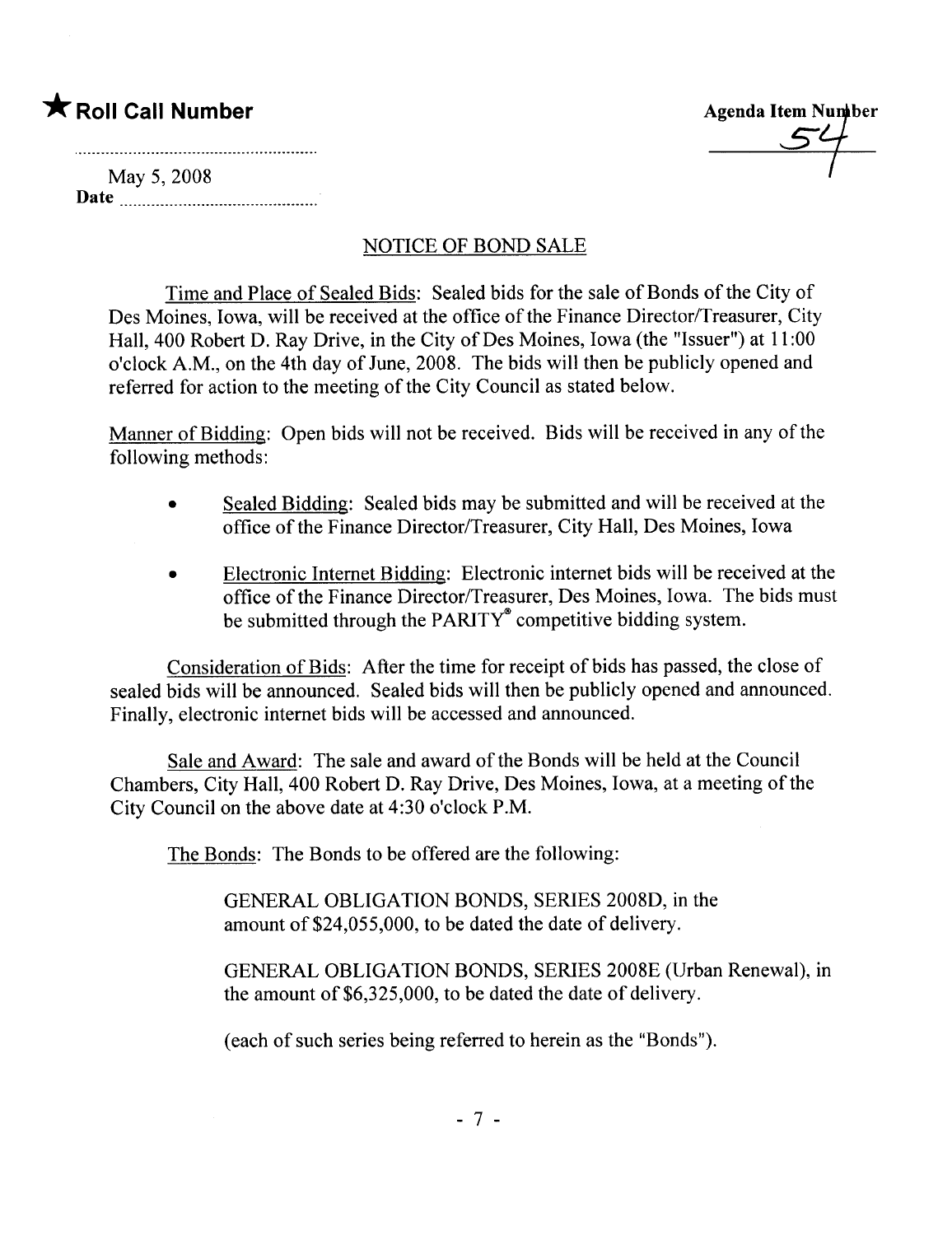# $\bigstar$  Roll Call Number

Agenda Item Number

May 5, 2008 Date

> Official Statement: The Issuer has issued an Official Statement of information pertaining to the Bonds to be offered, including a statement of the Terms of Offering and an Official Bid Form for each series of Bonds, which is incorporated by reference as a part of this notice. The Official Statement may be obtained by request addressed to the Finance Director/Treasurer, City Hall, 400 Robert D. Ray Drive, Des Moines, Iowa 50309 (telephone: 515/283-4844) or the financial consultant to the City, Public Financial Management, Inc., 2600 Grand Avenue, Des Moines, Iowa 50312 (telephone: 515/243- 2600).

Terms of Offering: All bids shall be in conformity with and the sale shall be in accord with the Terms of Offering as set forth in the Official Statement.

Legal Opinion: Said Bonds will be sold subject to the opinion of Ahlers  $\&$ Cooney, P.C., Attorneys of Des Moines, Iowa, as to the legality and their opinion wil be furnished together with the printed Bonds without cost to the purchaser and all bids wil be so conditioned. Except to the extent necessary to issue their opinion as to the legality of the Bonds, the attorneys will not examine or review or express any opinion with respect to the accuracy or completeness of documents, materials or statements made or furnished in connection with the sale, issuance or marketing of the Bonds. The opinion will be printed on the back of the Bonds.

Rights Reserved: The right is reserved to reject any or all bids, and to waive any irregularities as deemed to be in the best interests of the public.

By order of the City Council of the City of Des Moines, Iowa.

City Clerk of the City of Des Moines, Iowa

Published in The Des Moines Register on , 2008.

(End of Notice)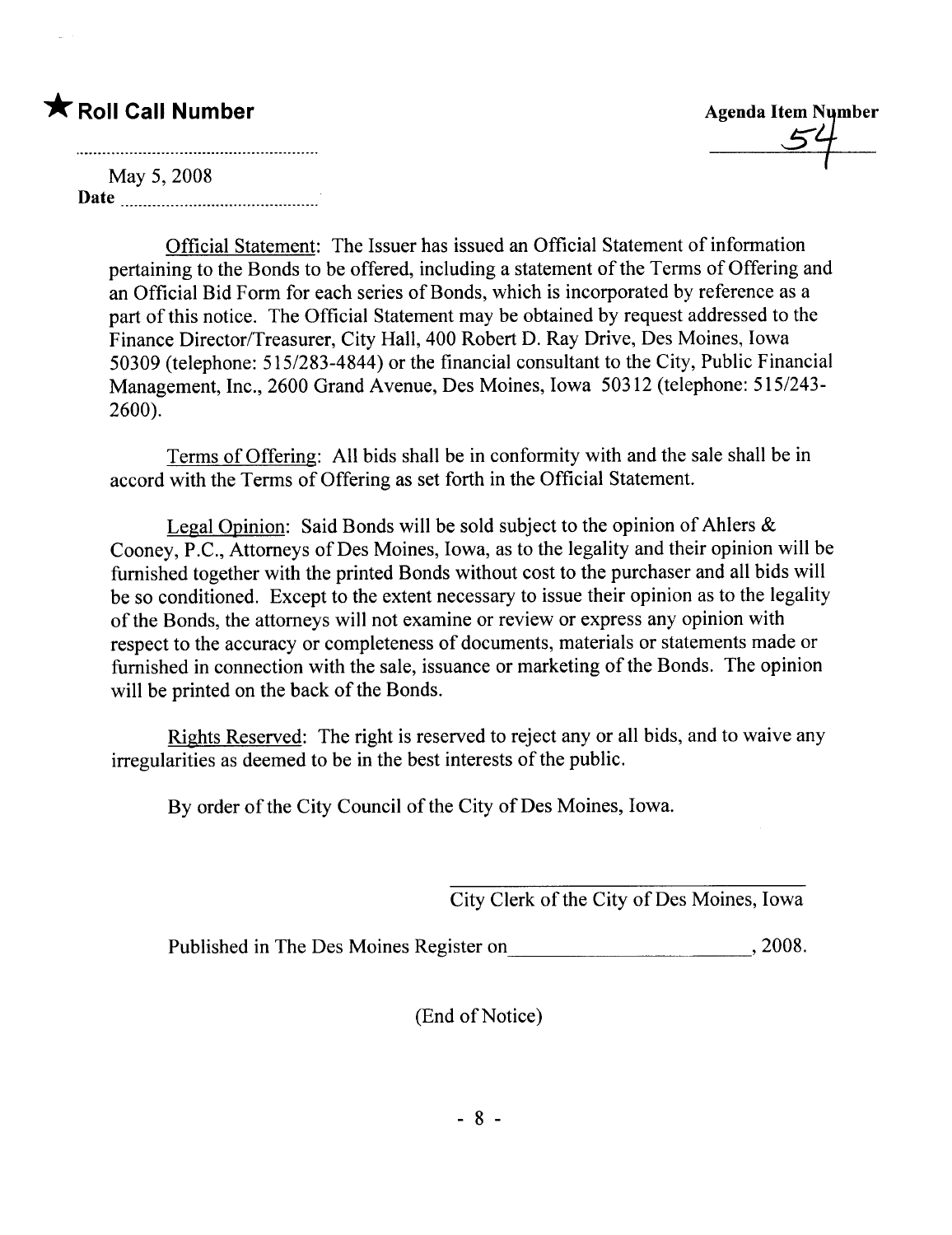May 5, 2008 Date

Moved by: to adopt.

Form approved:

Deputy City Attorney

DCORNELL/ 576287.1 /MSWord\10387215

| <b>COUNCIL ACTION</b> | <b>YEAS</b> | <b>NAYS</b> | <b>PASS</b> | <b>ABSENT</b>   | <b>CERTIFICATE</b>                                                                                   |
|-----------------------|-------------|-------------|-------------|-----------------|------------------------------------------------------------------------------------------------------|
| <b>COWNIE</b>         |             |             |             |                 |                                                                                                      |
| <b>COLEMAN</b>        |             |             |             |                 | I, DIANE RAUH, City Clerk of said City hereby                                                        |
| <b>HENSLEY</b>        |             |             |             |                 | certify that at a meeting of the City Council of<br>said City of Des Moines, held on the above date, |
| <b>KIERNAN</b>        |             |             |             |                 | among other proceedings the above was adopted.                                                       |
| <b>MAHAFFEY</b>       |             |             |             |                 |                                                                                                      |
| <b>MEYER</b>          |             |             |             |                 | IN WITNESS WHEREOF, I have hereunto set my                                                           |
| <b>VLASSIS</b>        |             |             |             |                 | hand and affixed my seal the day and year first<br>above written.                                    |
| <b>TOTAL</b>          |             |             |             |                 | $-9-$                                                                                                |
| <b>MOTION CARRIED</b> |             |             |             | <b>APPROVED</b> |                                                                                                      |
|                       |             |             |             |                 |                                                                                                      |
|                       |             |             |             | Mayor           | City Clerk                                                                                           |
|                       |             |             |             |                 |                                                                                                      |

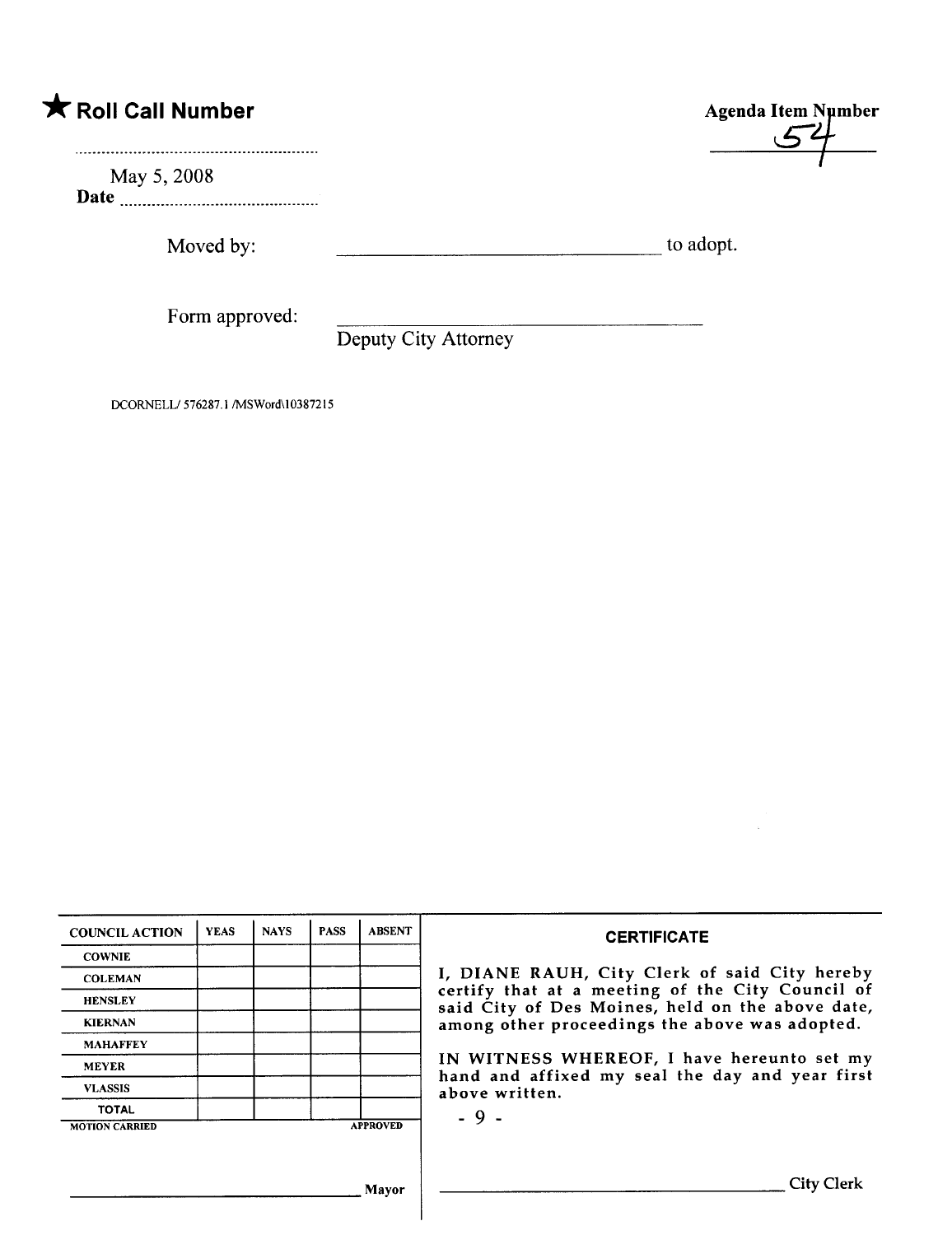#### **New Issues**

### PRELIMINARY OFFICIAL STATEMENT DATED MAY 15, 2008

#### **Ratings: Applications Made**

Assuming compliance with certain covenants, in the opinion of Ahlers & Cooney, P.C., Bond Counsel, under present law 1) interest on the Bonds paid to the owners thereof is not included in gross income for purposes of present Federal income taxation to the extent and subject to such exceptions as more fully discussed in the section "Tax Exemption and Related<br>Considerations " herein, and 2) interest on the franchise) income taxes

### **CITY OF DES MOINES, IOWA**

#### \$24,555,000 General Obligation Bonds, Series 2008D \$6,325,000 General Obligation Bonds, Series 2008E (Urban Renewal)

BIDS RECEIVED: Wednesday, June 4, 2008, 11:00 o'clock A.M., Central Time AWARD: Wednesday, June 4, 2008, 4:30 o'clock P.M., Central Time

The \$24,555,000 General Obligation Bonds, Series 2008D (the "Series 2008D Bonds") and the \$6,325,000 General Obligation Bonds, Series 2008E (Urban Renewal) (the "Series 2008E Bonds") (collectively the "Bonds") are being issued pursuant to Division III of Chapter 384 and Section 403.12 of the Code of Iowa, and resolutions to be adopted by the City Council of the City of Des Moines, Iowa (the "City"). Proceeds of the Bonds will be used to finance various improvements listed within the City's recommended 2008/2009 through 2013/2014 Capital Improvements Program. The improvements include bridge and viaduct, fire protection, library, municipal buildings, park, sidewalks, street, traffic control and neighborhood and economic development. The Bonds will be general obligations of the City for which the City will pledge its power to levy direct ad valorem taxes to the repayment of the Bonds. It is anticipated that the debt service on the Series 2008E Bonds will be abated with annual tax increment revenues generated within the City's Urban Renewal Districts.

The Bonds will be issued as fully registered Bonds without coupons and, when issued, will be registered in the name of Cede  $\&$ Co., as nominee of The Depository Trust Company ("DTC"). DTC will act as securities depository for the Bonds. Individual purchases may be made in book-entry form only, in the principal amount of \$5,000 and integral multiples thereof. Purchasers will not receive certificates representing their interest in the Bonds purchased. Principal and interest on the Bonds will be paid to DTC by the City Finance Director/Treasurer as Registrar and Paying Agent, which will in turn remit such principal and interest to its participants for subsequent disbursements to the beneficial owners of the Bonds as described herein.

| <b>DATE OF BONDS:</b>                | <b>SERIES 2008D BONDS</b><br>Date of Delivery                                                                                                                                                                                                                                                                                                                                                                                               | <b>SERIES 2008E BONDS</b><br>Date of Delivery                                                                                                                                                                                                                                                                                     |  |  |
|--------------------------------------|---------------------------------------------------------------------------------------------------------------------------------------------------------------------------------------------------------------------------------------------------------------------------------------------------------------------------------------------------------------------------------------------------------------------------------------------|-----------------------------------------------------------------------------------------------------------------------------------------------------------------------------------------------------------------------------------------------------------------------------------------------------------------------------------|--|--|
| <b>MATURITY:</b>                     | June 1 as follows:                                                                                                                                                                                                                                                                                                                                                                                                                          | June 1 as follows:                                                                                                                                                                                                                                                                                                                |  |  |
|                                      | Year<br>Amount<br>Year<br>Amount<br>2010<br>2020<br>\$715,000<br>\$1,295,000<br>2011<br>925,000<br>2021<br>1,355,000<br>2012<br>2022<br>955,000<br>1,420,000<br>2013<br>2023<br>985,000<br>1,490,000<br>2014<br>1,020,000<br>2024<br>1,565,000<br>2015<br>2025<br>1,055,000<br>1,645,000<br>2016<br>2026<br>1.095,000<br>1,730,000<br>2017<br>2027<br>1,140,000<br>1,820,000<br>2018<br>1,190,000<br>2028<br>1,915,000<br>2019<br>1,240,000 | Year<br>Amount<br>Year<br>Amount<br>2009<br>\$305,000<br>2017<br>\$425,000<br>2010<br>2018<br>335,000<br>445,000<br>2011<br>345,000<br>2019<br>465,000<br>2012<br>2020<br>355,000<br>490,000<br>2013<br>365,000<br>2021<br>510,000<br>2014<br>380,000<br>2022<br>535,000<br>2015<br>395,000<br>2023<br>565,000<br>410,000<br>2016 |  |  |
| <b>INTEREST:</b>                     | semiannually<br>December<br>1.<br>2008<br>and<br>thereafter.                                                                                                                                                                                                                                                                                                                                                                                | December<br>2008<br>semiannually<br>1.<br>and<br>thereafter.                                                                                                                                                                                                                                                                      |  |  |
| <b>REDEMPTION:</b>                   | Series 2008D Bonds due after June 1, 2016<br>will be subject to call on said date or on any<br>date thereafter upon terms of par plus<br>accrued interest to date of call.                                                                                                                                                                                                                                                                  | Series 2008E Bonds due after June 1, 2016<br>will be subject to call on said date or on any<br>date thereafter upon terms of par plus accrued<br>interest to date of call.                                                                                                                                                        |  |  |
| <b>MINIMUM BID:</b>                  | \$24,311,000                                                                                                                                                                                                                                                                                                                                                                                                                                | \$6,261,750                                                                                                                                                                                                                                                                                                                       |  |  |
| <b>GOOD FAITH</b><br><b>DEPOSIT:</b> | \$245,550                                                                                                                                                                                                                                                                                                                                                                                                                                   | \$63,250                                                                                                                                                                                                                                                                                                                          |  |  |
| <b>TAX MATTERS:</b>                  | Federal: Tax-Exempt<br>State: Taxable<br>"Tax<br>See<br>Exemption<br>Related<br>and<br>Considerations" section for details.                                                                                                                                                                                                                                                                                                                 | Federal: Tax-Exempt<br>State: Tax-Exempt<br>" $\text{Tax}$<br>See<br>Exemption<br>Related<br>and<br>Considerations" section for details.                                                                                                                                                                                          |  |  |

The Bonds are offered, subject to prior sale, withdrawal or modification, when, as and if issued and subject to the legal opinion of Ahlers & Cooney, P.C., Bond Counsel, of Des Moines, Iowa, to be furnished upon delivery of the Bonds. It is expected that the Bonds will be available for delivery on or about June 23, 2008. This Official Statement will be further supplemented by offering prices, interest rates, aggregate principal amount, principal amount per maturity, anticipated delivery date and underwriter, together with any other information required by law, and shall constitute a "Final Official Statement" of the City with respect to the Bonds, as defined in Rule 15c2-12.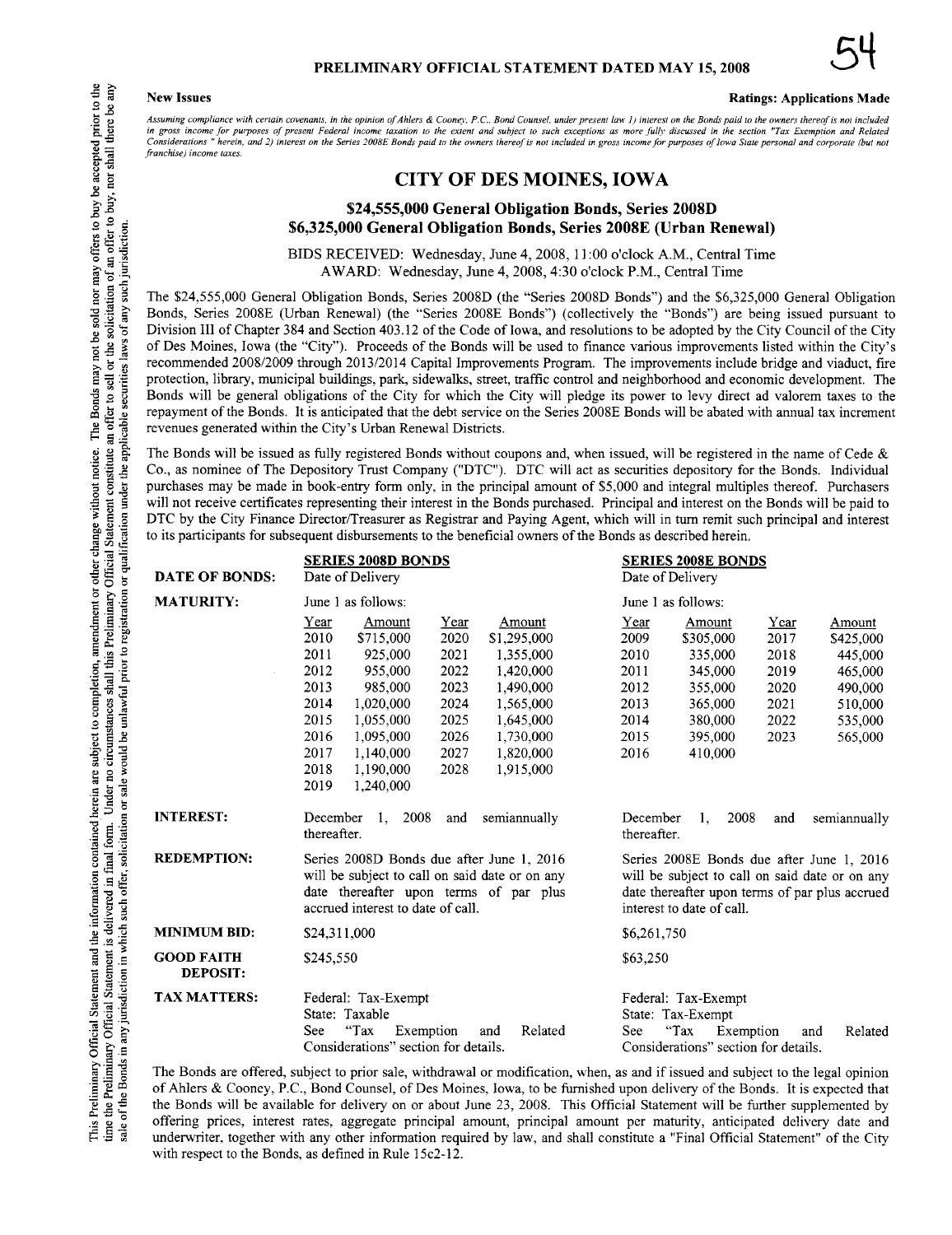### COMPLIANCE WITH S.E.C. RULE 15c2-12

Municipal obligations (issued in an aggregate amount over \$1,000,000) are subject to General Rules and Regulations, Securities Exchange Act of 1934, Rule 15c2-12 Municipal Securities Disclosure.

Preliminary Official Statement: This Preliminary Official Statement was prepared for the City for dissemination to prospective bidders. Its primary purpose is to disclose information regarding the Bonds to prospective bidders in the interest of receiving competitive bids in accordance with the Notice of Bond Sale and Tenns of Offering contained herein. Unless an addendum is received prior to the sale, this document shall be deemed the "Near Final Official Statement".

Review Period: This Preliminary Official Statement has been distributed to members of the legislative body and other public officials of the City as well as to prospective bidders for an objective review of its disclosure. Comments or omissions or inaccuracies must be submitted to Public Financial Management at least two business days prior to the sale. Requests for additional information or corrections in the Preliminary Official Statement received on or before this date will not be considered a qualification of a bid received. If there are any changes, corrections or additions to the Preliminary Official Statement, prospective bidders will be informed by an addendum at least one business day prior to the sale.

Final Official Statement: Upon award of sale of the Bonds, the legislative body will authorize the preparation of a Final Official Statement that includes the offering prices, interest rates, aggregate principal amount, principal amount per matuty, anticipated delivery date and other information required by law and the identity of the Syndicate Manager and Syndicate Members. Copies of the Final Official Statement will be delivered to the underwriter (Syndicate Manager) within seven business days following the bid acceptance.

### REPRESENTATIONS

No dealer, broker, salesperson or other person has been authorized by the City to give any information or to make any representations, other than those contained in the Preliminary Official Statement. This Preliminary Official Statement does not constitute any offer to sell or the solicitation of an offer to buy, nor shall there be any sale of the Bonds by any person, in any jursdiction in which it is unlawful for such person to make such offer, solicitation or sale. The information, estimates and expressions of opinion herein are subject to change without notice and neither the delivery of this Preliminary Official Statement nor any sale made hereunder, shall, under any circumstances, create any implication that there has been no change in the affairs of the City since the date hereof. This Preliminary Offcial Statement is submitted in connection with the sale of the securities referred to herein and may not be reproduced or used, in whole or in part, for any other purose.

This Preliminary Official Statement and any addenda thereto were prepared relying on information of the City and other sources, which are believed to be reliable.

Bond Counsel has not participated in the preparation of this Preliminary Official Statement and is not expressing any opinion as to the completeness or accuracy of the information contained therein.

Compensation of Public Financial Management payable entirely by the City is contingent upon the sale of the issues.

 $\mathcal{L}_{\mathcal{A}}$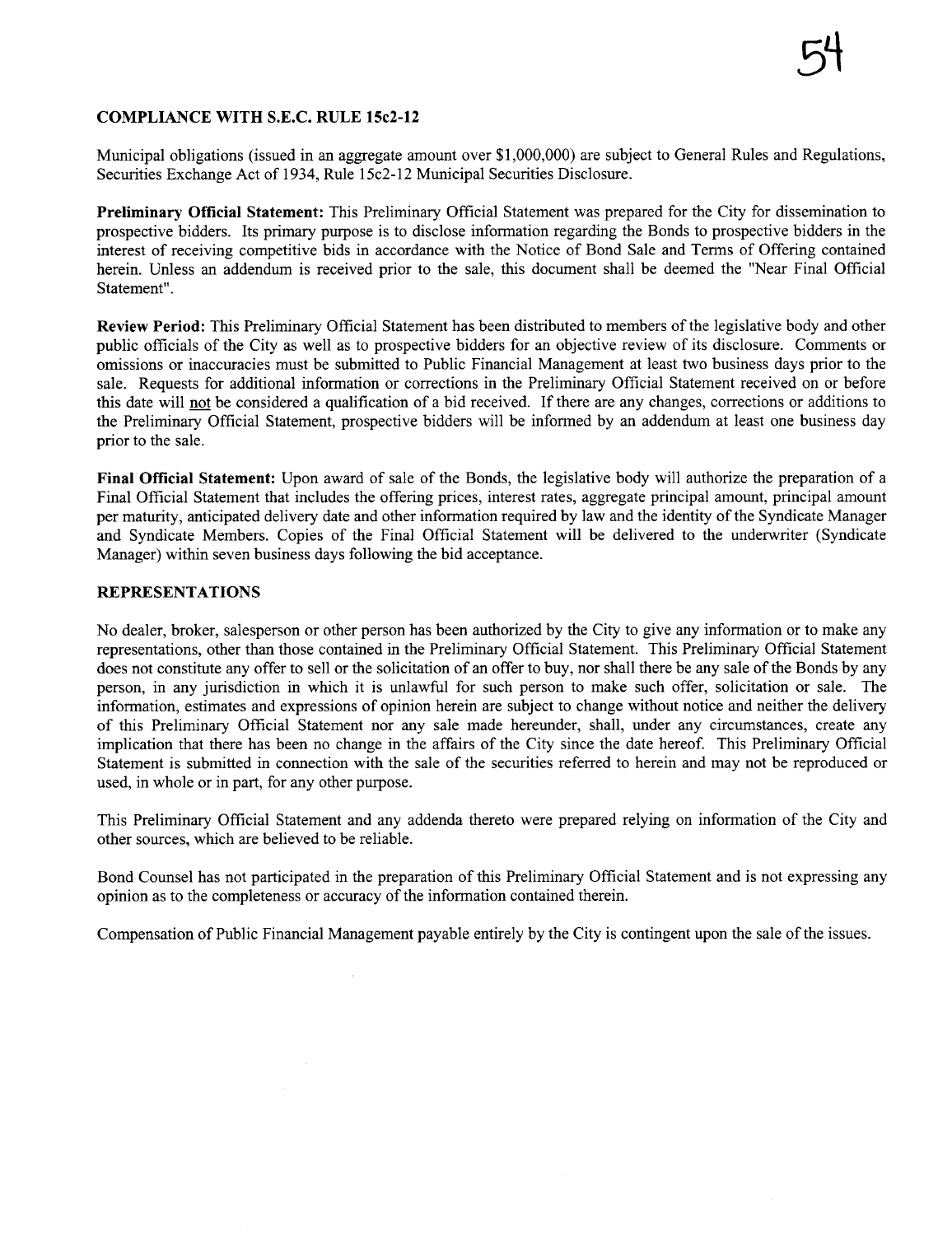# **TABLE OF CONTENTS**

### APPENDIX A - FORM OF LEGAL OPINIONS

### APPENDIX B - EXCERPTS FROM THE COMPREHENSIVE ANNUAL FINANCIAL REPORTS

### APPENDIX C - FORM OF CONTINUING DISCLOSURE CERTIFICATES

#### **OFFICIAL BID FORMS**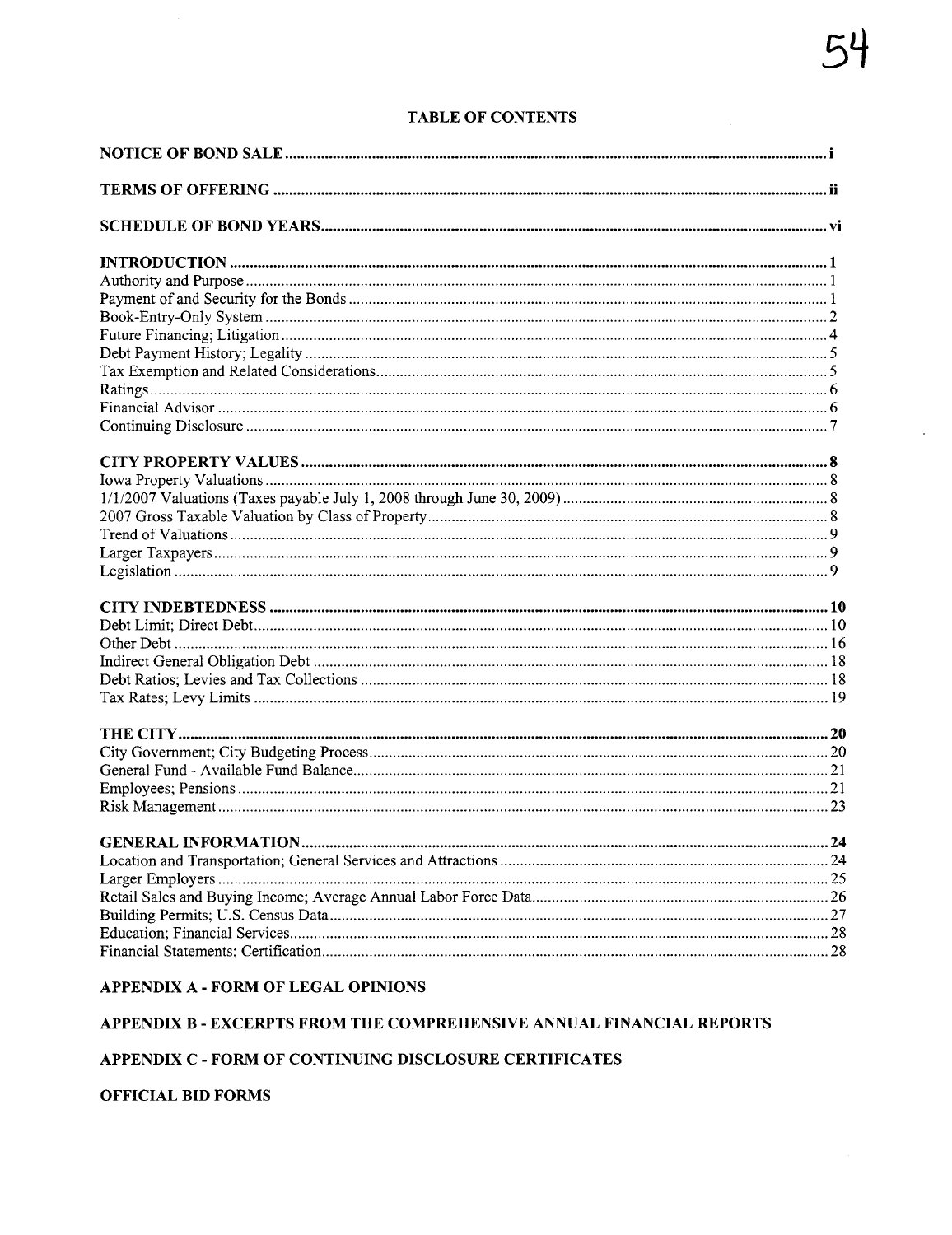# City of Des Moines, Iowa

### Mayor/City Council

T.M. Frankin Cownie Christopher J. Coleman Michael Kiernan Thomas D. Vlassis Robert L. Mahaffey Christine Hensley Brian Meyer

Mayor Council Member - At Large Council Member - At Large Council Member - Ward I Council Member - Ward 2 Council Member - Ward 3 Council Member - Ward 4

# Administration

Richard A. Clark, City Manager Merrill Stanley, Deputy City Manager Allen McKinley, Finance Director/Treasurer Diane Rauh, City Clerk

# Corporation Counsel

Bruce E. Bergman

# Bond Counsel

Ahlers & Cooney, P.c. Des Moines, Iowa

# Financial Advisor

Public Financial Management Des Moines, Iowa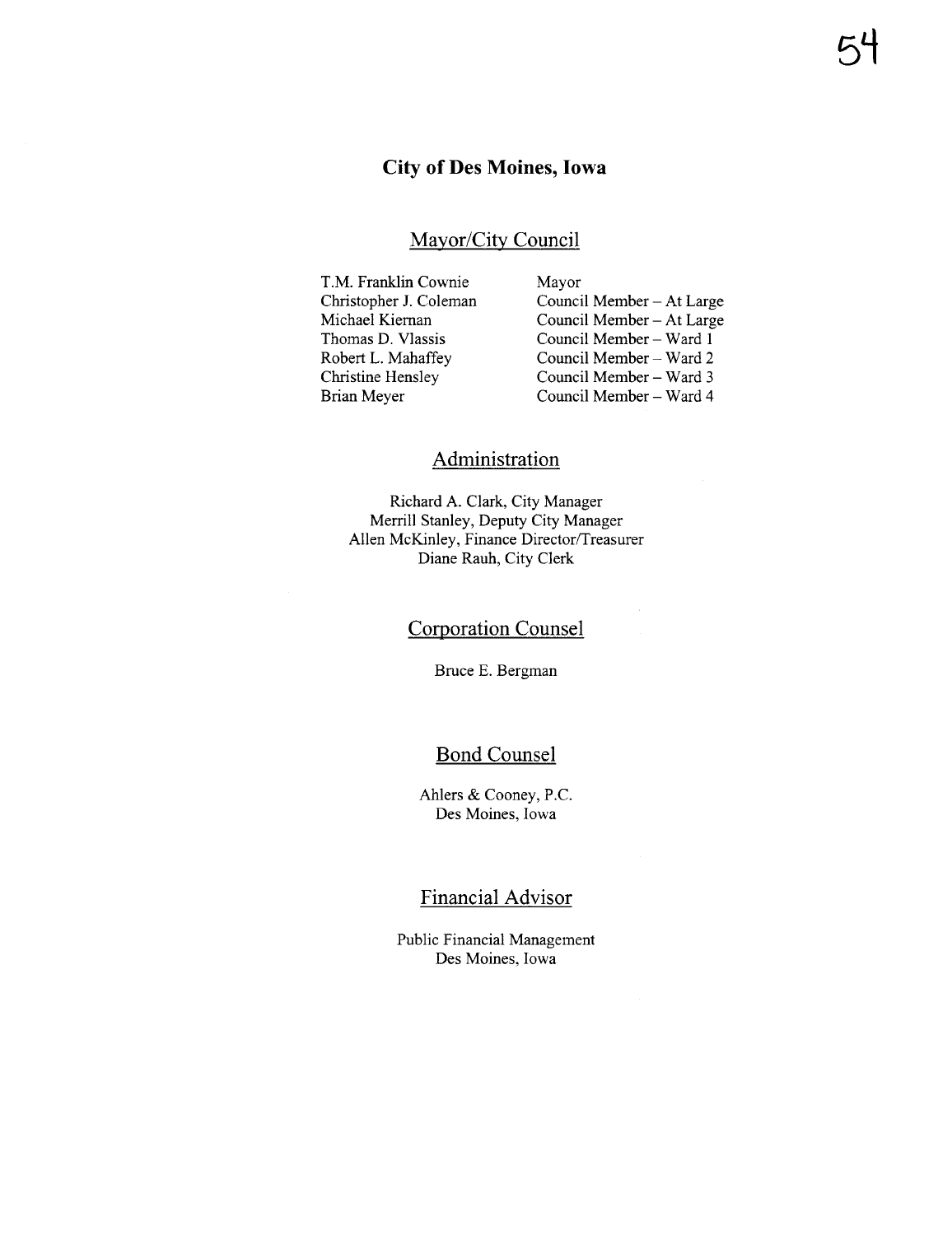#### NOTICE OF BOND SALE

Time and Place of Sealed Bids: Sealed bids for the sale of bonds of the City of Des Moines, Iowa, wil be received at the office of the Finance Director/Treasurer, City Hall, 400 Robert D. Ray Drive, in the City of Des Moines, Iowa (the "Issuer") at 11:00 o'clock A.M., on the 4th day of June, 2008. The bids will then be publicly opened and referred for action to the meeting of the City Council as stated below.

Manner of Bidding: Open bids will not be received. Bids will be received in any of the following methods:

- Sealed Bidding: Sealed bids may be submitted and wil be received at the office of the Finance Director/Treasurer, City Hall, Des Moines, Iowa
- Electronic Internet Bidding: Electronic internet bids will be received at the office of the Finance Director/Treasurer, Des Moines, Iowa. The bids must be submitted through the PARITY<sup>®</sup> competitive bidding system.

Consideration of Bids: After the time for receipt of bids has passed, the close of sealed bids will be announced. Sealed bids will then be publicly opened and announced. Finally, electronic internet bids will be accessed and announced.

Sale and Award: The sale and award of the bonds wil be held at the Council Chambers, City Hall, 400 Robert D. Ray Drive, Des Moines, Iowa, at a meeting of the City Council on the above date at 4:30 o'clock P.M.

The Bonds: The bonds to be offered are the following:

GENERAL OBLIGATION BONDS, SERIES 2008D, in the amount of \$24,555,000, to be dated the date of delivery.

GENERAL OBLIGATION BONDS, SERIES 2008E (Urban Renewal), in the amount of \$6,325,000, to be dated the date of delivery.

(each of such series being referred to herein as the "Bonds").

Official Statement: The Issuer has issued an Official Statement of information pertaining to the Bonds to be offered, including a statement of the Terms of Offering and an Official Bid Form for each series of Bonds, which is incorporated by reference as a part of this notice. The Official Statement may be obtained by request addressed to the Finance Director/Treasurer, City Hall, 400 Robert D. Ray Drive, Des Moines, Iowa 50309 (telephone: 515/283-4844) or the financial consultant to the City, Public Financial Management, Inc., 2600 Grand Avenue, Des Moines, Iowa 50312 (telephone: 515/243-2600).

Terms of Offering: All bids shall be in conformity with and the sale shall be in accord with the Terms of Offering as set forth in the Official Statement.

Legal Opinion: Said Bonds will be sold subject to the opinion of Ahlers & Cooney, P.c., Attorneys of Des Moines, Iowa, as to the legality and their opinion will be furnished together with the printed bonds without cost to the purchaser and all bids will be so conditioned. Except to the extent necessary to issue their opinion as to the legality of the Bonds, the attorneys will not examine or review or express any opinion with respect to the accuracy or completeness of documents, materials or statements made or furnished in connection with the sale, issuance or marketing of the Bonds. The opinion will be printed on the back of the Bonds.

Rights Reserved: The right is reserved to reject any or all bids, and to waive any irregularities as deemed to be in the best interests of the public.

By order of the City Council of the City of Des Moines, Iowa.

City Clerk of the City of Des Moines, Iowa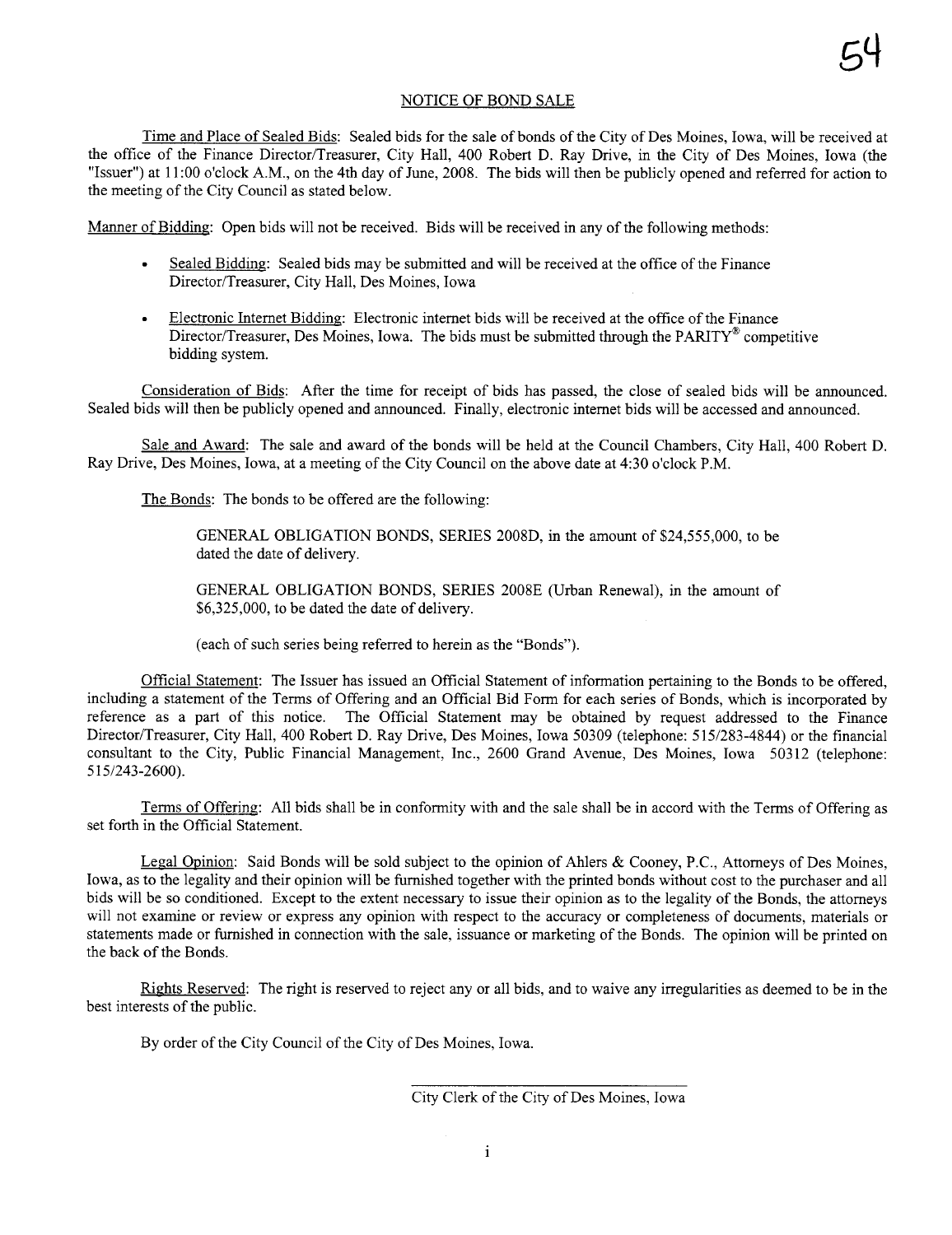### TERMS OF OFFERING

#### CITY OF DES MOINES, IOWA

In addition to the provisions of the official Notice of Bond Sale, this section sets forth the description of certin of the terms of the Bonds as well as the terms of offering with which all bidders and bid proposals are required to comply, as follows:

#### DETAILS OF THE SERIES 2008D BONDS

General Obligation Bonds, Series 2008D (the "Series 2008D Bonds"), in the principal amount of \$24,555,000 to be dated the date of delivery in the denomination of \$5,000 or multiples thereof, and to mature June 1, as follows:

| Year | Amount    | Year | Amount      |
|------|-----------|------|-------------|
| 2010 | \$715,000 | 2020 | \$1,295,000 |
| 2011 | 925,000   | 2021 | 1,355,000   |
| 2012 | 955,000   | 2022 | 1,420,000   |
| 2013 | 985,000   | 2023 | 1,490,000   |
| 2014 | 1,020,000 | 2024 | 1,565,000   |
| 2015 | 1,055,000 | 2025 | 1,645,000   |
| 2016 | 1,095,000 | 2026 | 1,730,000   |
| 2017 | 1,140,000 | 2027 | 1,820,000   |
| 2018 | 1,190,000 | 2028 | 1,915,000   |
| 2019 | 1,240,000 |      |             |

#### DETAILS OF THE SERIES 2008E BONDS

General Obligation Bonds, Series 2008E (Urban Renewal) (the "Series 2008E Bonds"), in the principal amount of \$6,325,000 to be dated the date of delivery in the denomination of \$5,000 or multiples thereof, and to mature June 1, as follows:

| Year | Amount    | Year | Amount    |
|------|-----------|------|-----------|
| 2009 | \$305,000 | 2017 | \$425,000 |
| 2010 | 335,000   | 2018 | 445,000   |
| 2011 | 345,000   | 2019 | 465,000   |
| 2012 | 355,000   | 2020 | 490,000   |
| 2013 | 365,000   | 2021 | 510,000   |
| 2014 | 380,000   | 2022 | 535,000   |
| 2015 | 395,000   | 2023 | 565,000   |
| 2016 | 410,000   |      |           |

#### OPTIONAL REDEMPTION

Series 2008D Bonds and Series 2008E Bonds (collectively the "Bonds") due after June 1,2016 will be subject to call for prior redemption on said date or on any date thereafter upon tenns of par plus accrued interest to date of calL.

#### INTEREST

Interest on the Bonds will be payable on December 1, 2008 and semiannually on the 1st day of June and December thereafter. Interest will be computed on the basis of a 360-day year of twelve 30-day months and will be rounded pursuant to rules of the MSRB.